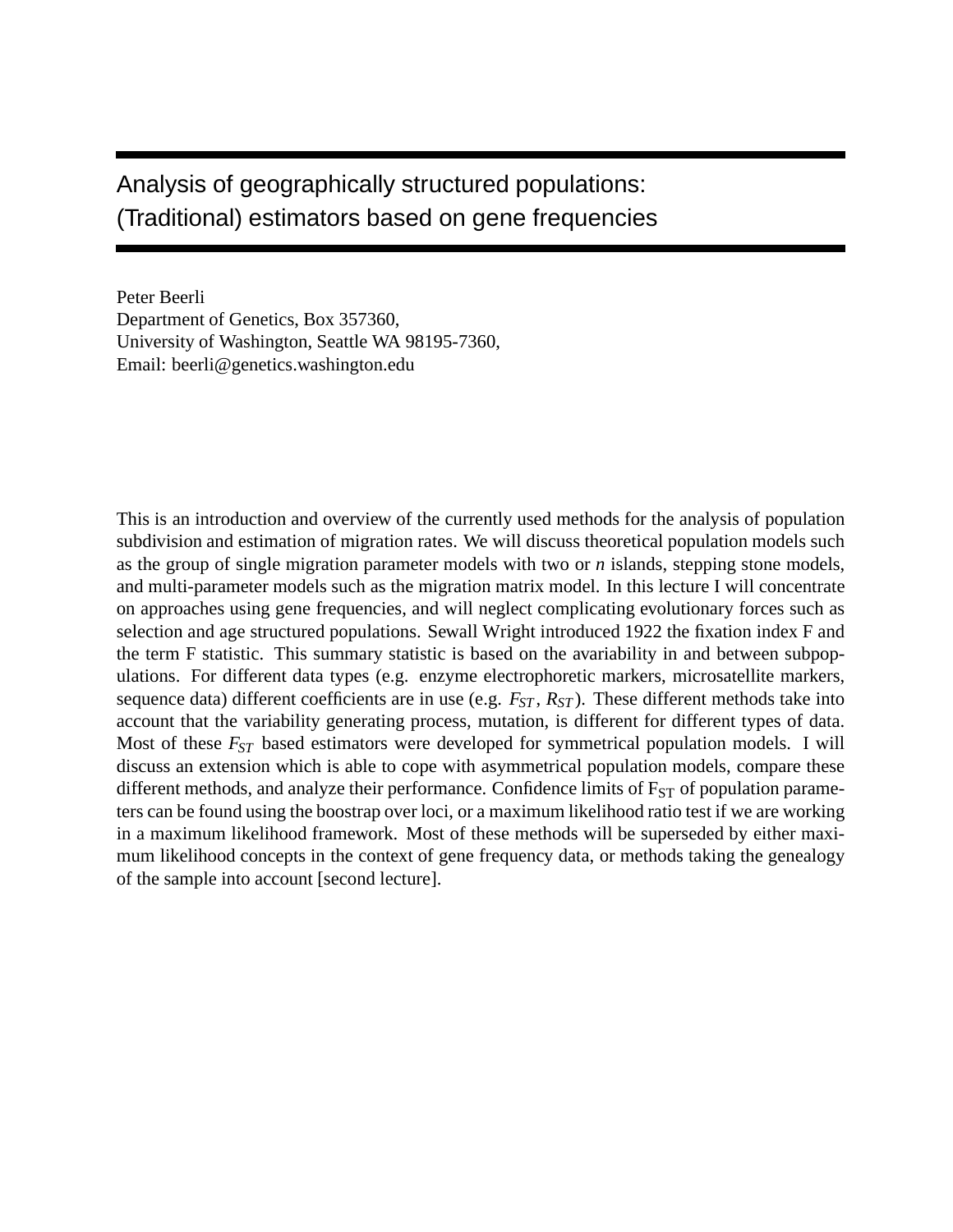#### **Introduction and context**

In the early twenties Sewall Wright introduced the notation of the fixation index F to characterize the influence of mating systems on heterozygosity in inbred guinea pig lines. Such an inbred line looks like a "natural" population (Fig. 1) with very few individuals; genes are

passed in a random fashion to offspring, who replace their parents. WRIGHT (1973) wrote: "It became evident that the same set of parameters, the F-statistics, which measure relative change of heterozygosis in an array of diverging inbred lines also measures the differentiation of their gene frequencies" and we can apply it to geographically structured populations. F-statistic itself gives us a summary statistic about isolation of subpopulations and their variability, but if we want to understand more clearly the underlying processes we want to know the population parameters such as population size and migration rate and perhaps be dots is a generation, the number of individuals is 10 able to determine routes of gene flow between pop-



**Figure 1:** Wright-Fisher population model: idealized population with random mating. The genes are rearranged so that we can see the genealogy. Each line of with 20 genes

ulations. A general overview on the problems of estimating effects of migration on gene frequencies can be found in FELSENSTEIN (1982).

### **Models of geographically structured populations**

Most of the migration models have several very restrictive assumptions and assume a specific way of replacing individuals from one generation to the other (Fig. 2).

**The** *n* **island model** (Figure 4: A,B) **(WRIGHT, 1931):** All subpopulations have the same effective population size,  $N_e^{(i)}$ . Individuals migrate from one subpopulation to the other with the same rate *m*. The distances between subpopulations are not taken into account.

**Stepping stone model** (Figure 4: C) **(MALECOT, 1950; KIMURA, 1953):** All subpopulations have the same effective population size,  $N_e^{(i)}$ . The migration rate *m* is constant and defines the rate of exchange from one neighboring population to the other along the possible paths.

**Continuum model (WRIGHT, 1940):** in which a populaiton is spread out in geographical continuum. Unfortunately, these models have mathematical properties so that they are not able to define stable subpopulations at one location through time, although they come very close to our intuition about real populations.

**Migration matrix model** (Figure 4: B,D)**(BODMER and CAVALLI-SFORZA, 1968):** All subpopulations have the same effective population size,  $N_e^{(i)}$ . The migration rates between subpopulations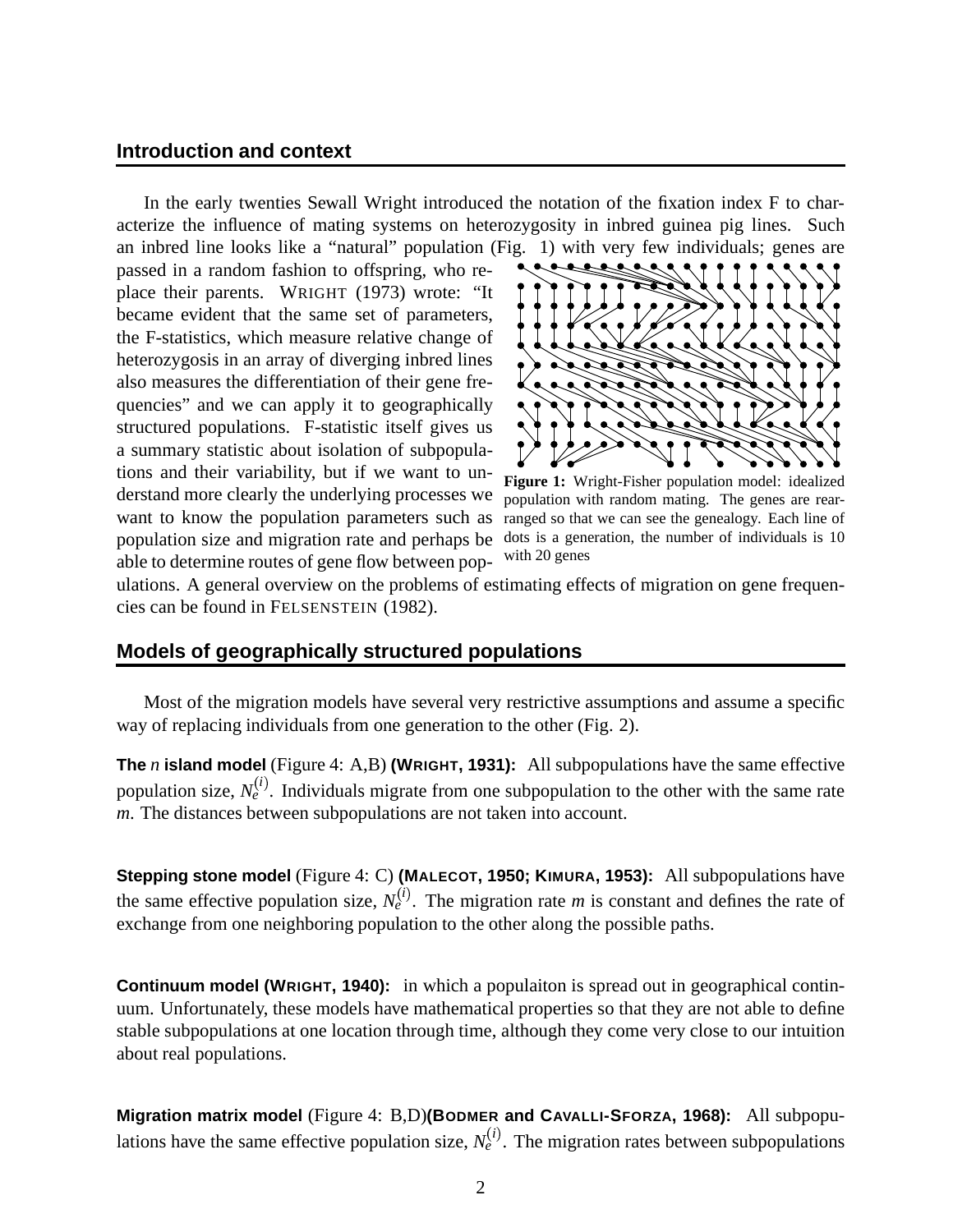

Figure 2: Sequence of events in a migration model

can be different and for four populations (Figure 3) one could have for example the following migration matrix (I chose the migration rates to reflect an isolation by distance model).

|               | $m \frac{m}{2}$ |                | $\boldsymbol{m}$ |                                   |
|---------------|-----------------|----------------|------------------|-----------------------------------|
|               |                 | $\mathfrak{m}$ | $\underline{m}$  |                                   |
| $\frac{m}{2}$ |                 |                |                  |                                   |
| $\frac{m}{2}$ | $\frac{m}{2}$   | m              |                  | <b>Figure 3:</b> Four populations |

In an arbitrary migration model some of the migration path can be disallowed (set to 0.0). A further extension of these models includes variable subpopulation size.



Figure 4: Migration models: A, B: *n*-island model, C: Stepping stone model (2-dimensional), D: arbitrary migration matrix model. Black disks are sampled subpopulations, gray disks are unsampled subpopulations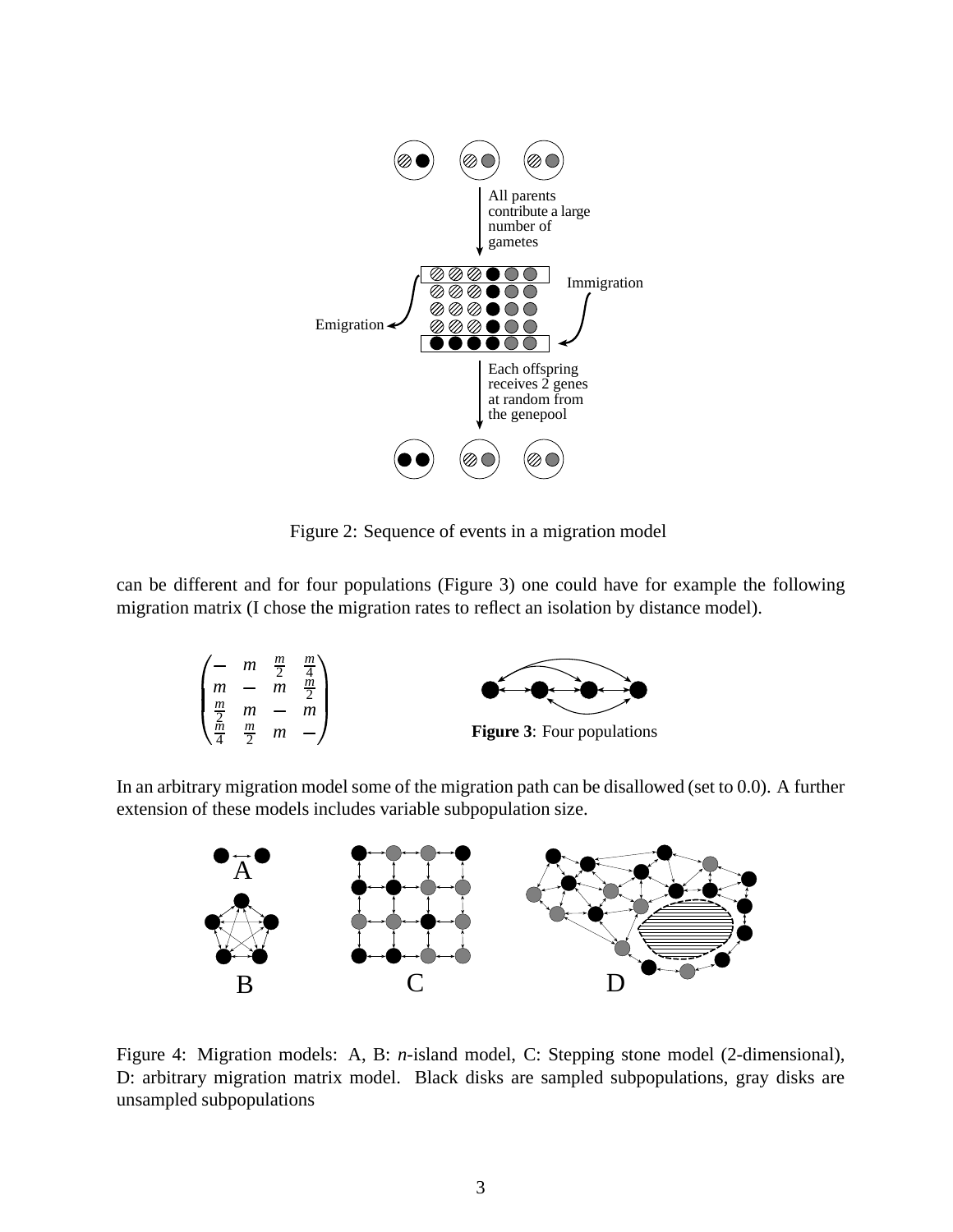#### **Transformation of variability into summary statistics**

To develop a summary statistic we can use the variability in and between populations, but we need to consider the underlying model of evolution.

FST 1 **,** GST**, Infinite allele model:** WEIR (1996), SLATKIN (1991)

RST**, Microsatellites:** SLATKIN (1993)

FST**, Sequences:** HUDSON *et al.* (1992b), NEI (1982), and LYNCH and CREASE (1990)

## **Assessments of confidence limits**

Bootstrapping over loci is appropriate to generate confidence limits.

#### **Estimates of migration rate**

Wright's formula

with  $\Theta$  and  $m/\mu$  with  $\mathcal M$ 

$$
F_{ST} = \frac{1}{1 + 4Nm}
$$

to transform  $F_{ST}$  values into migration rates is still most commonly used. It assumes that the mutation rate is 0.0 and the number of subpopulations is very large. Also, we will not gain any information about the population sizes themselves, they are convoluted with the migration rates.

Additionally, a mutation rate of 0.0 is perhaps appropriate for enzyme electrophoretic data, but it is not appropriate for microsatellites or intron-sequences. We can incorporate these relaxations of the assumptions. In a two population model (Fig. 5)



we can solve the following equation system using the homozy-**Figure 5:** Two population model with gosity within a population  $F_W$  and the homozygosity between population sizes  $N_e^{(1)}$ ,  $N_e^{(2)}$ , and migrapopulations  $F_B$  (NEI and FELDMAN, 1972) by replacing  $4N\mu$  tion rates  $m_1, m_2$ .

$$
F_W^{(1)} = \frac{1}{2N_1} + \left(1 - 2\mu - 2m_1 - \frac{1}{2N_1}\right) F_W^{(1)} + 2m_1 F_B
$$
  
\n
$$
F_W^{(2)} = \frac{1}{2N_2} + \left(1 - 2\mu - 2m_2 - \frac{1}{2N_2}\right) F_W^{(2)} + 2m_2 F_B
$$
  
\n
$$
F_B = F_B \left(1 - \mu - m_1 - m_2\right) + m_1 F_W^{(1)} + m_2 F_W^{(2)}
$$
\n(1)

With one locus we can only solve for 3 parameters, either a constant  $\Theta = 4N\mu$  (4  $\times$  effective population size  $N_e \times$  mutation rate  $\mu$ ; because we do not know the mutation rate we include it into the estimate) and two migration rates  $\mathcal{M}_1 = m_1/\mu$  and  $\mathcal{M}_2 = m_2/\mu$  or for two different  $\Theta_1$  and  $\Theta_2$ values and one symmetric migration rate  $M$ .

<sup>&</sup>lt;sup>1</sup>WEIR (1996) called this  $\theta$ , but we will use  $\Theta$  for  $4N_e\mu$  in approaches using coalescence theory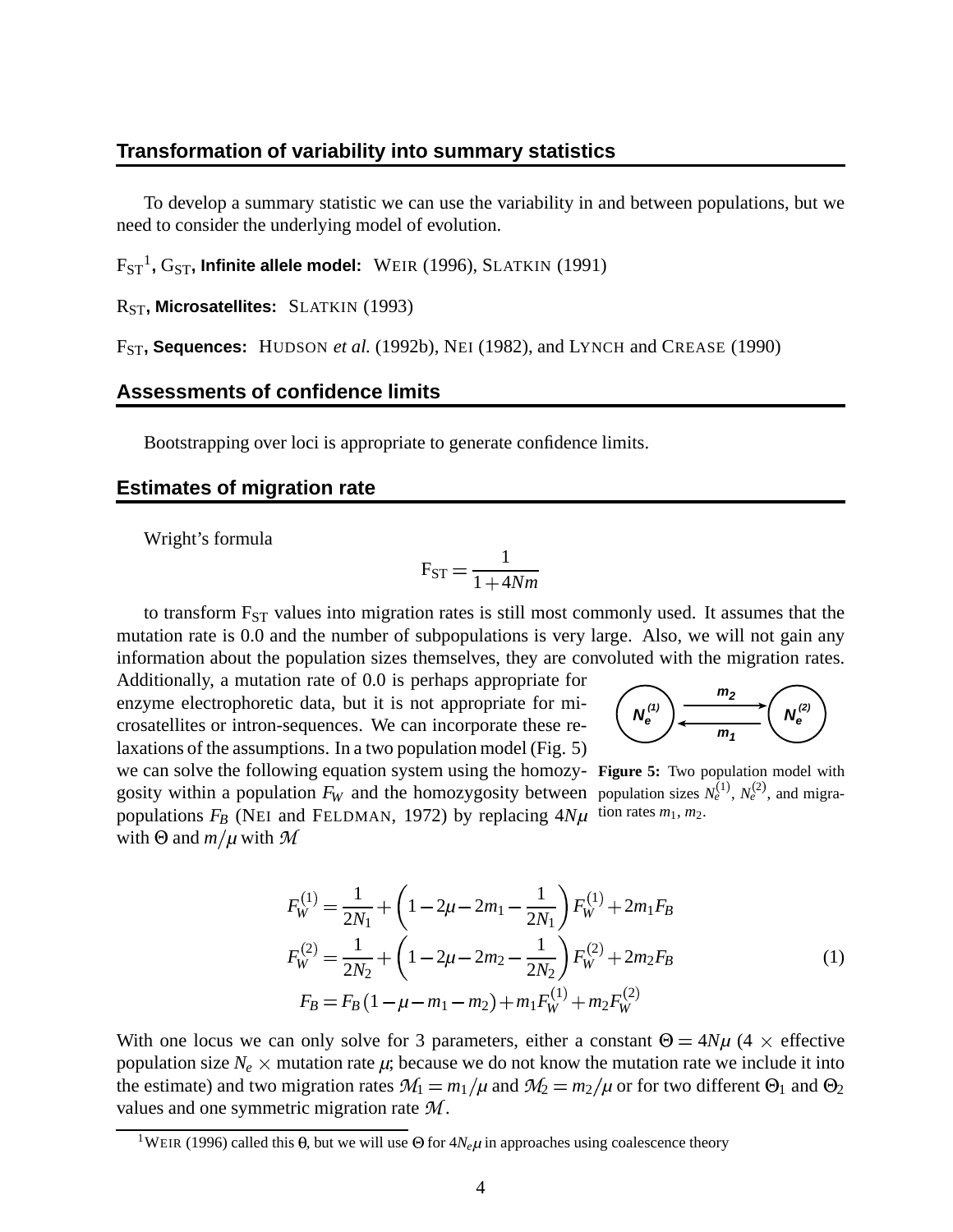#### **Problems with F-statistic approaches:**

- Wright's formula is often inappropriate for real world situations.
- Rather complicated estimation procedure, when we consider more than two populations and want to estimate population sizes and migration rates.
- If for some subpopulations the  $F_W$  are smaller than the  $F_B$  the estimation procedure breaks down.
- Gene frequencies are considered to be the true gene frequencies of the sampled populations. This can produce wrong results with small sample sizes.
- Parameter estimates based on  $F_{ST}$  do not make full usage of the data [see second lecture].

# **Maximum likelihood estimators**

- Estimation using PMLE of RANNALA and HARTIGAN (1996)
- Estimation using the approach of TUFTO *et al.* (1996)

# **Other approaches**

- Distance measures (NEI and FELDMAN, 1972)
- Parsimony related (EXCOFFIER and SMOUSE, 1994)
- Rare allele approach (SLATKIN, 1985)

# **Summary**

- We recognize several different migration models: n-island model, stepping stone model, and migration-matrix model. Their assumptions strongly influence the estimates of population parameters. Complications in computations of estimates can arise by relaxing assumptions such as equal population size or symmetric migrations.
- Quality of transformation of the variability in the data into summary statistics is dependent how well the underlying model for the estimator fits the data.
- Current F-statistic approaches assume symmetry of migrations and often equal population sizes.
- Allowing for unequal population sizes and unequal migration rates complicates migration rate estimation considerably. Also, in a F-statistics framework it is not possible to estimate all four parameters of a two population model with one locus (e.g. mtDNA).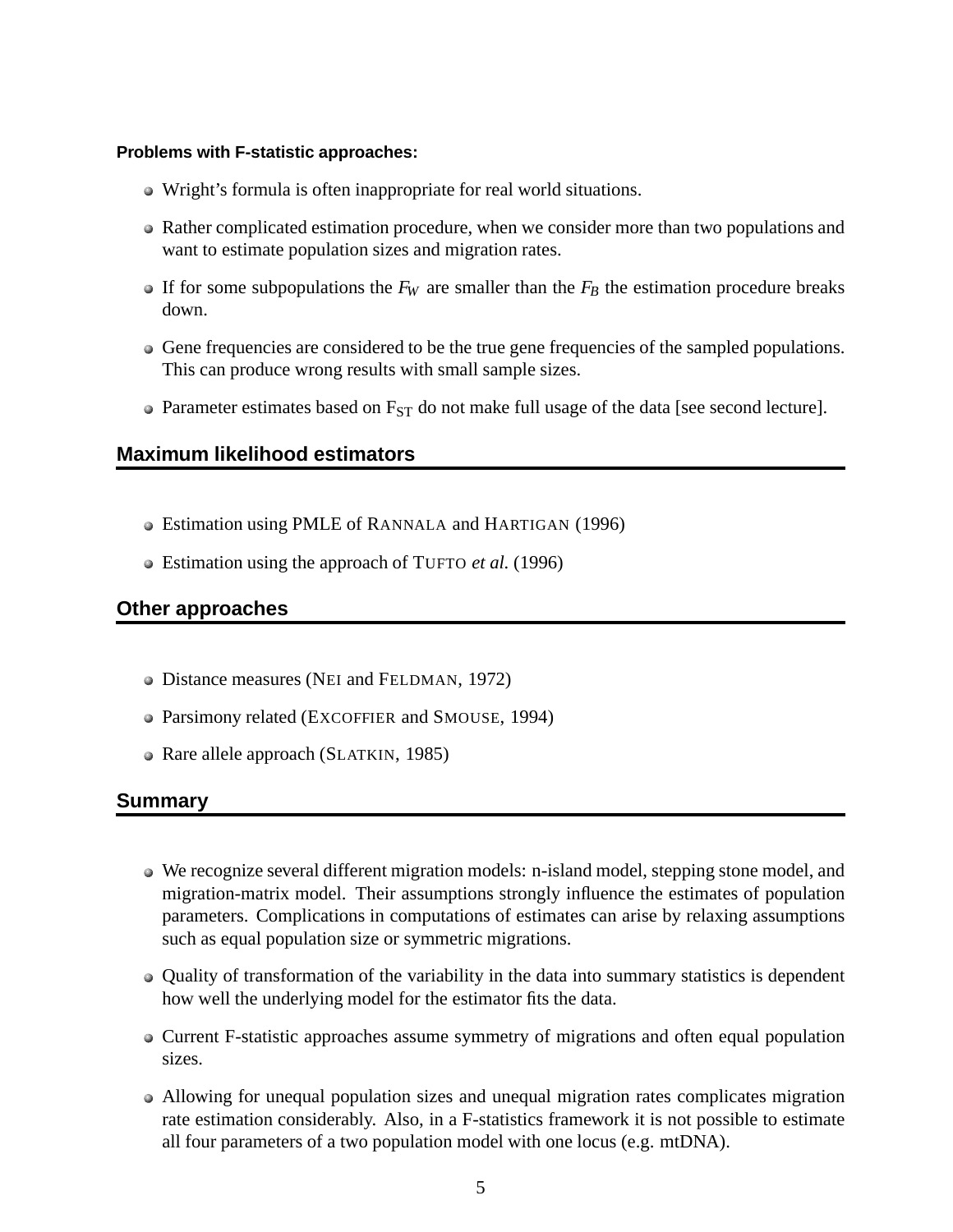- Maximum likelihood approaches, e.g. work by RANNALA and HARTIGAN (1996) and TUFTO *et al.* (1996), utilizing the distribution of gene frequencies promise to give good results, but some of this work is still in the beginning stages.
- For sequence data the current estimators based on F-statistics are less accurate than coalescence theory based estimators, because they do not not use information about the history of mutations.

# **Bibliography**

- BARTON, N. and SLATKIN, M., 1986 A quasi-equilibrium theory of the distribution of rare alleles in a subdivided population. Heredity (Edinburgh) **56 ( Pt 3):** 409–15.
- BODMER, W. F. and CAVALLI-SFORZA, L. L., 1968 A migration matrix model for the study of random genetic drift. Genetics **59:** 565–592.
- EXCOFFIER, L. and SMOUSE, P., 1994 Using allele frequencies and geographic subdivision to reconstruct gene trees within species: Molecular variance parsimony. Genetics **136:** 343–359.
- FELSENSTEIN, J., 1982 How can we infer geography and history from gene frequencies? Journal of Theoretical Biology **96:** 9–20.
- HUDSON, R., BOOS, D., and KAPLAN, N., 1992a A statistical test for detecting geographic subdivision. Molecular Biology and Evolution **9:** 138–151.
- HUDSON, R., SLATKIN, M., and MADDISON, W., 1992b Estimation of levels of gene flow from dna sequence data. Genetics **132:** 583–9.
- KIMURA, M., 1953 "stepping-stone" model of population. Annual Report of the National Institute of Genetics, Japan **3:** 62–63.
- LYNCH, M. and CREASE, T., 1990 The analysis of population survey data on DNA sequence variation. Molecular Biology and Evolution **7:** 377–394.
- MALECOT, G., 1950 Some probability schemes for the variability of natural populations (french). Annales de l'Universite de Lyon, Sciences, Section A **13:** 37–60.
- NEI, M., 1982 Evolution of human races at the gene level. In *Human Genetics, Part A: The Unfolding Genome*, edited by B. Bohhe-Tamir, P. Cohen, and R. Goodman, pp. 167–181, Alan R. Liss, New York.
- NEI, M. and FELDMAN, M. W., 1972 Identity of genes by descent within and between populations under mutation and migration pressures. Theoretical Population Biology **3:** 460–465.
- RANNALA, B. and HARTIGAN, J., 1996 Estimating gene flow in island populations. Genetical Research **67:** 147–158.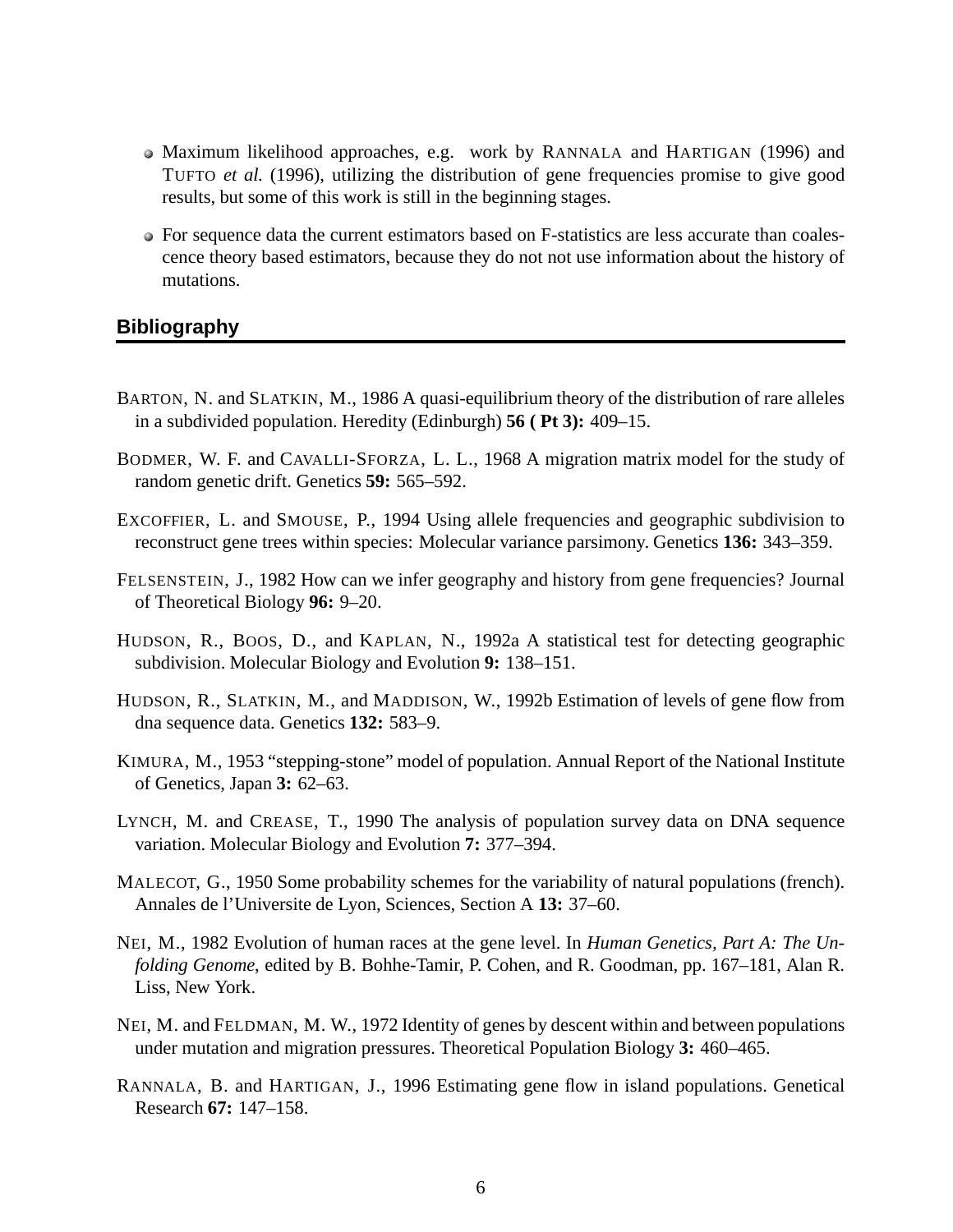- RANNALA, B. and MOUNTAIN, J., 1997 Detecting immigration by using multilocus genotypes. Proc Natl Acad Sci **94:** 9197–9201.
- ROUSSET, F. and RAYMOND, M., 1997 Statistical analyses of population genetic data: new tools, old concepts. Trends in Ecology and Evolution **12:** 313–317.
- SLATKIN, M., 1985 Rare alleles as indicators of gene flow. Evolution **39:** 53–65.
- SLATKIN, M., 1987 Gene flow and the geographic structure of natural populations. Science **236:** 787–92.
- SLATKIN, M., 1991 Inbreeding coefficients and coalescence times. Genetical Research **58:** 167– 75.
- SLATKIN, M., 1993 A measure of population subdivision based on microsatellite allele frequencies. Genetics **139:** 457–462.
- SLATKIN, M. and BARTON, N., 1989 A comparison of three indirect methods for estimating average levels of gene flow. Evolution **43:** 1349–1368.
- SLATKIN, M. and MADDISON, W., 1989 A cladistic measure of gene flow inferred from the phylogenies of alleles. Genetics **123:** 603–613.
- SLATKIN, M. and VOELM, L., 1991 Fst in a hierarchical island model. Genetics **127:** 627–629.
- TUFTO, J., ENGEN, S., and HINDAR, K., 1996 Inferring patterns of migration from gene frequencies under equilibrium conditions. Genetics **144:** 1911–1921.
- WEIR, BRUCE, S., 1996 *Genetic Data Analysis II*. Sinauer Associates, Sunderland.
- WRIGHT, S., 1931 Evolution in mendelian populations. Genetics **16:** 97–159.
- WRIGHT, S., 1940 Breeding structure of populations in relation to speciation. American Naturalist **74:** 232–248.
- WRIGHT, S., 1973 The origin of the f-statistics for describing the genetic aspects of population structure. pp. 3-26 in Genetic Structure of Populations, ed. N. E. Morton. University Press of Hawaii, Honolulu .

## **Software, with emphasis on methods using gene frequencies**

[this list is certainly not complete]

ANALYSE An "easy-to-use" MacOS application for the analysis of hybrid zone data. Calculates several statistics: e.g. FST, and isolation by distance. Website through http://helios.bto.ed.ac.uk/evolgen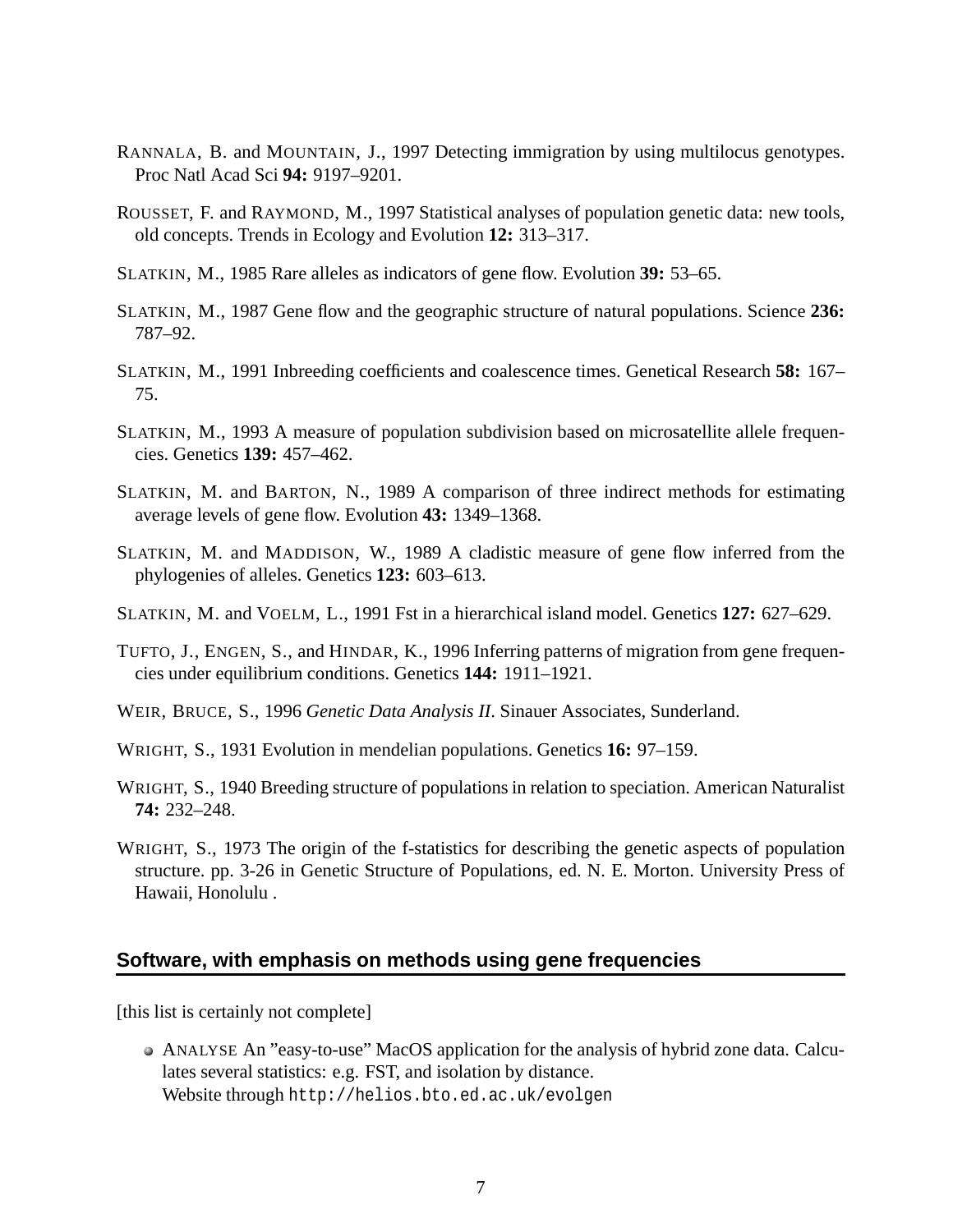- ARLEQUIN is an exploratory population genetics software environment able to handle large samples of molecular data (RFLPs, DNA sequences, microsatellites), while retaining the capacity of analyzing conventional genetic data (standard multi-locus data or mere allele frequency data). A variety of population genetics methods have been implemented either at the intra-population or at the inter-population level. Website at http://anthropologie.unige.ch/arlequin
- DNASP computes (among lots of other things) different measures of the extent of DNA divergence between populations, and from these measures it computes the average level of gene flow, assuming the island model of population structure. DnaSP estimates the following measures: dST, gST and Nm, NST and Nm, FST and Nm (Rozas, J. and R. Rozas. 1997. DnaSP version 2.0: a novel software package for extensive molecular population genetics analysis. Comput. Applic. Biosci. 13: 307-311). Binary for Windows 3.1 and 95.
	- Website at  $http://www.bio.ub.es/~julio/OnaSP.html$
- GDA (Genetic Data Analysis) is a Microsoft Windows program for analyzing discrete genetic data based on WEIR (1996). Website at http://chee.unm.edu/gda
- GENEPOP is a population genetics software package for DOS and can be fetched by anonymous ftp from ftp.cefe.cnrs-mop.fr in the directory /PUB/PC/MSDOS/GENEPOP or can be used through a web interface at http://www.curtin.edu.au/curtin/dept/biomed/teach/genepop/ web docs/gene form.html
- IMMANC is a program designed to test whether or not an individual is an immigrant or is of recent immigrant ancestry. The method is appropriate for use with allozyme, microsatellite, or restriction fragment length data. Loci are assumed to be in linkage equilibrium. The power of the test depends on the number of loci, the number of individuals sampled, and the extent of genetic differentiation between populations RANNALA and MOUNTAIN (1997). Binaries for Macintosh, Windows, and NEXTSTEP.

Website at http://mw511.biol.berkeley.edu/software.html

MICROSAT estimates several indices using microsatellite data. C source code and binaries for DOS and Macintosh.

Website at http://lotka.stanford.edu/microsat.html

PMLE12 estimates the gene flow parameter theta for a collection of two or more semiisolated populations by (pseudo) maximum likelihood using either allozyme or mtDNA RFLP data RANNALA and HARTIGAN (1996). C source code and binaries for Macintosh, Windows, and NEXTSTEP.

Website at http://mw511.biol.berkeley.edu/software.html

POPGENE computes both comprehensive genetic statistics (e.g., allele frequency, gene diversity, genetic distance, G-statistics, F-statistics) and complex genetic statistics(e.g., gene flow, neutrality tests, linkage disequilibria, multi-locus structure). Binaries for Windows3.1, Windows95.

Website at http://www.ualberta.ca/ fyeh/index.htm.